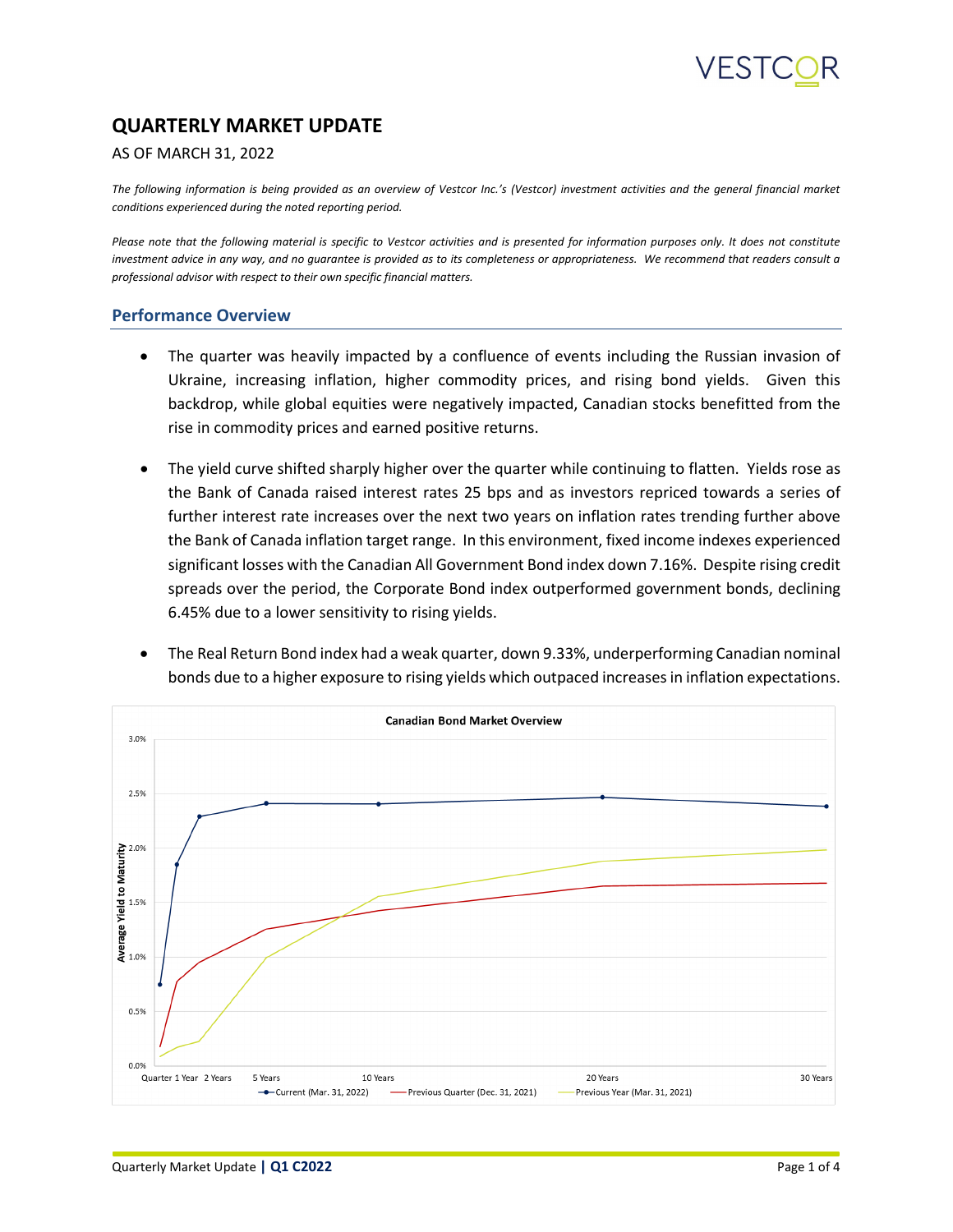## VEST

• In currency markets, the Canadian dollar appreciated versus all major currencies over the period which had a negative impact on foreign denominated assets.



• International equity markets experienced a challenging quarter while Canadian equities advanced, outperforming other regions due in part to a higher exposure to commodity related sectors. As expected over periods of market turbulence, low volatility equity indexes outperformed their market-capitalization weighted counterparts in all regions.

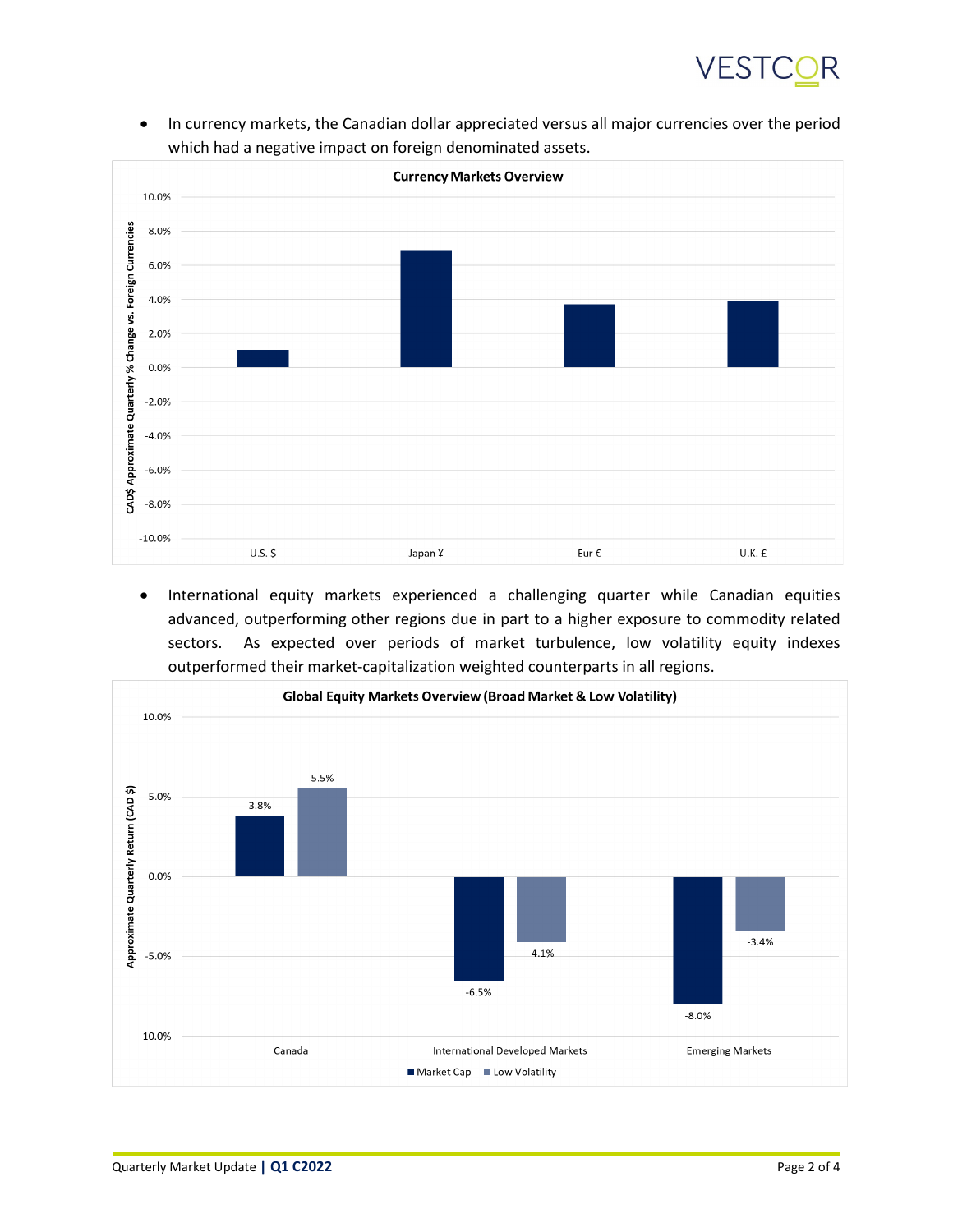# VESIO

### **Market Environment and Outlook**

Summary:

- The first quarter of 2022 has delivered significant volatility for investors, with the Russian invasion of Ukraine dominating headlines and contributing to significant investor uncertainty.
- The continued run of elevated inflation has left global central banks in a reactive situation, rapidly tightening policy to cool down economic activity and contributing to investor unease.
- Stock-Bond correlations typically negative during periods of market volatility provided no benefit for investors in Q1 as bond portfolios also experienced losses.

Global equities suffered broad declines in the first quarter, as the combination of the Russian invasion of Ukraine and significant policy tightening on the part of many global central banks led to a major reassessment of expectation for risk assets on the part of investors. U.S., Global Developed Markets, and Emerging Markets all suffered large single digit declines of -5.9%, -6.5%, and -8.2%, respectively. In contrast, Canadian equities were one area of safe haven, as the greater commodity exposure in the S&P/TSX Composite Index allowed the benchmark to generate a positive return of 3.8% for the first three months of 2022.

While investors have historically counted on diversification from bonds to mitigate portfolio downside risk during market drawdowns, the significant upheaval in bond markets in Q1 caused by central bank actions meant that fixed income investors also had no shelter. In Canada, the benchmark Canadian Government 10-year bond yield increased nearly 100 basis points (1%) from the beginning of the year to March 31, and as a result, broad market bond portfolios had losses of on average about -7% for Q1.

While traditional downside protection from bonds was lacking, low volatility equity strategies did manage to provide some measure of risk mitigation. Globally, generic low volatility strategies outperformed higher risk market capitalization weighted portfolios across most regions, including by significant margins internationally. While defensive equity portfolios have lagged higher risk peers over the past few years (with greater exposure to higher flying technology companies), a sustained period of market volatility and challenging environment for technology firms will likely continue to provide improvement in these strategies in the near to medium term.

On the back of both above normal demand and ongoing supply chain disruptions, inflation continues to run ahead of any reasonable target in North America. In the U.S., CPI reached 8.5%, while in Canada the measure reached 6.7% - the highest reading for CPI since 1991. In March, the U.S. Federal Reserve raised rates by 0.25% to a target of 0.5%, while the Bank of Canada has increased its target for the overnight lending rate twice so far in 2022, up from 0.25% at the beginning of the year to 1% in April. Market expectations over the next year are for a further 9 rate hikes in the U.S. and for an additional 7 quarter-